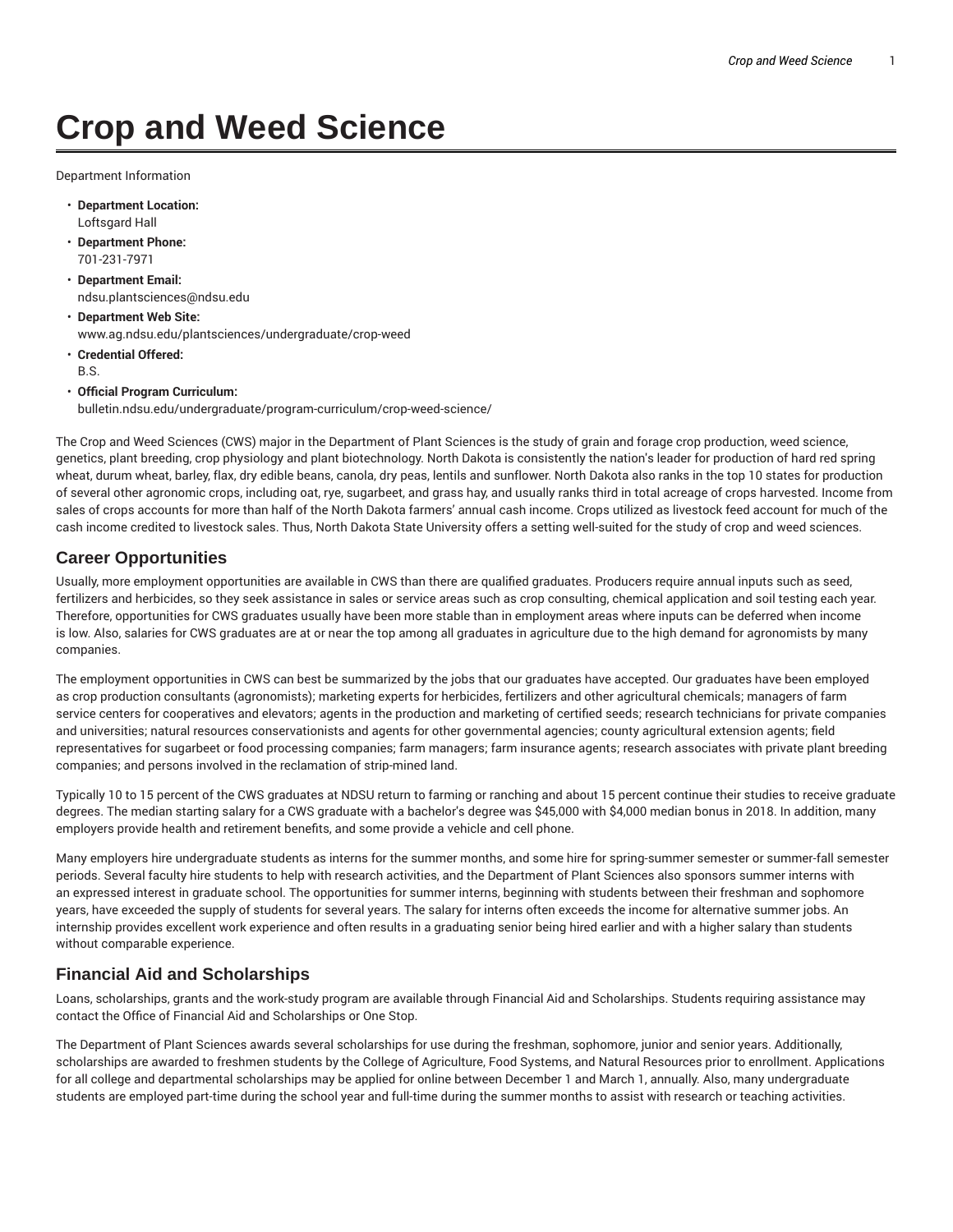## **Extra-Curricular Opportunities**

The department sponsors the NDSU Agronomy Club. The Agronomy Club invites industry and academic experts to speak about professional opportunities and activities at club meetings. The club also arranges trips to local agriculture businesses and arranges community outreach activities. The Agronomy Club participates in regional and national contests that involve crop production and weed science. And the club annually attends conventions to learn about several aspects of agriculture in the North Central region.

#### **curriculum Options**

The department offers four options: agronomy, biotechnology, science and weed science. All students majoring or double majoring in CWS must meet the listed requirements. Students interested in a specific option will replace several of the elective courses listed in the sample curriculum with specific courses appropriate for that option.

- Agronomy This option is the most popular. It deals with the technical aspects of agricultural production and management. It provides the most elective credits, which allows students to select courses that complement special interests in farming, marketing, business management, county extension work, etc.
- Biotechnology This option is intended for students who wish to work as a technician or pursue graduate study in the crop biotechnology area.
- Science This option deals with application of chemistry, botany, mathematics and physics to CWS. It is an excellent curriculum option for students intending to pursue a graduate degree in CWS.
- Weed Science This option, which emphasizes proper use of herbicides and other agricultural chemicals, meets the demand for qualified personnel in marketing and application of agricultural chemicals. Also, this option provides a good background for crop production consultants (agronomists) and plant protection careers. The greatest emphasis is placed on weed control, but additional courses in entomology, plant pathology and soil science are required.

In addition, some faculty in plant sciences advise students interested in the Biotechnology and General Agriculture majors. The Biotechnology major is an interdisciplinary program that stresses basic and applied science courses and lab experience to prepare students for employment in the biotechnology industry or for graduate study. The General Agriculture program exposes students to disciplines within agriculture for careers with diverse course needs. This exposure is strengthened through selection of pertinent coursework in a minimum of four discipline areas.

# **Plan of Study**

Please note this is a sample plan of study and not an official curriculum. Actual student schedules for each semester will vary depending on start year, education goals, applicable transfer credit, and course availability. Students are encouraged to work with their academic advisor on a regular basis to review degree progress and customize an individual plan of study.

| <b>First Year</b>                               |                                  |                |
|-------------------------------------------------|----------------------------------|----------------|
| Fall                                            | <b>Credits Spring</b>            | <b>Credits</b> |
| <b>PLSC 189</b>                                 | 1 SOIL 210                       | 3              |
| <b>PLSC 110</b>                                 | 3 BIOL 151                       | 3              |
| <b>BIOL 150</b>                                 | 3 BIOL 151L                      | 1              |
| <b>BIOL 150L</b>                                | 1 ENGL 120                       | 3              |
| <b>ENGL 110</b>                                 | 4 Gen Ed Social & Behavioral Sci | 3              |
| <b>MATH 103</b>                                 | 3 Gen Ed Wellness                | $\sqrt{2}$     |
|                                                 | 15                               | 15             |
| <b>Second Year</b>                              |                                  |                |
|                                                 |                                  |                |
| Fall                                            | <b>Credits Spring</b>            | <b>Credits</b> |
| <b>PLSC 215</b>                                 | 1 PLSC 225                       | 3              |
| <b>PPTH 324</b>                                 | 3 PLSC 312                       | 1              |
| <b>CHEM 121</b>                                 | 3 MICR 202                       | $\overline{2}$ |
| CHEM 121L                                       | 1 MICR 202L                      | $\mathbf{1}$   |
| <b>COMM 110</b>                                 | 3 CHEM 122                       | 3              |
| Gen Ed Humanities/Fine Arts & Cult<br>Diversity | 3 CHEM 122L                      | $\mathbf{1}$   |
| <b>Free Elective</b>                            | 2 ECON 201                       | 3              |